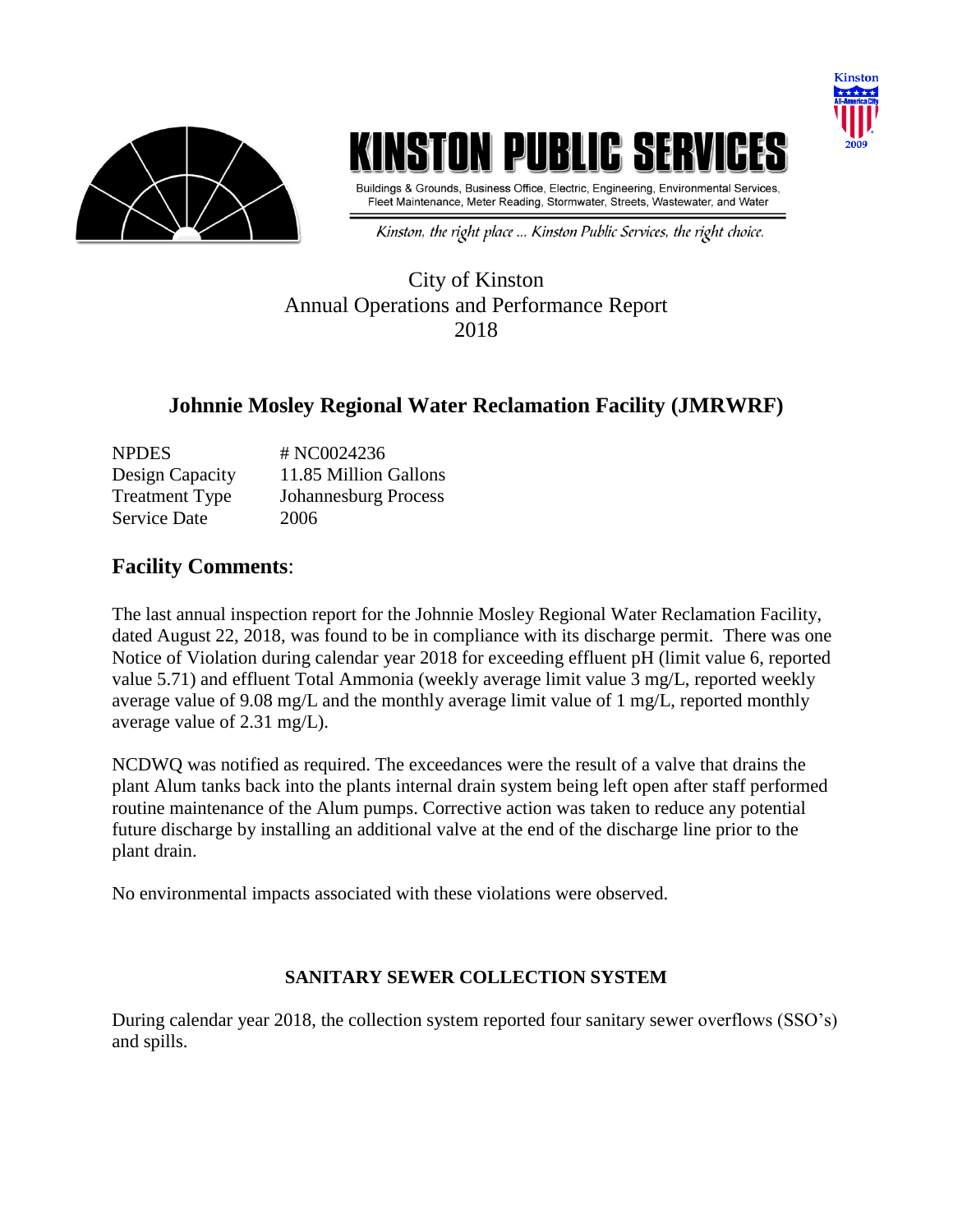Any spill of 1,000 gallons or more and any reaching surface waters are required to be reported to the DWQ.

On March 28, 2018, the City of Kinston had a wastewater spill of an estimated 10,000 gallons from manhole #280 AA-ARV located at 4206 W. Vernon Ave., Kinston, NC. The spill was the result of a malfunctioning air release valve. City of Kinston personnel turned off the pumps that supplied the force main, vacuumed and cleaned the manhole for inspection and replaced the air release valve. Pumps were turned back on to inspect for leaks and to confirm proper operation of the air release valve. The spill did reach surface waters (unnamed tributary to the Neuse River).

On April 10, 2018, the City of Kinston had a wastewater spill of an estimated 4,000 gallons from manhole #7H located at 2612 W. Vernon Ave., Kinston NC. City of Kinston personnel arrived and shut down the lift station pumps. The manhole stopped surcharging and the area was cleaned with lime. The spill was the result of rags, clothes, and hygiene products in the sewer line associated with Caswell Center's wastewater discharge to the City of Kinston. The blockage was severe enough that a by-pass system had to be installed for the City to come in to clean and remove all the debris within the sewer pipe. The City of Kinston eventually had Caswell Center add on a separate filtration device to their collection system so that debris will not be discharged into the City's collection system. The spill did reach surface waters (unnamed tributary to the Neuse River).

On September 17, 2018, the City of Kinston had a wastewater spill of undetermined gallons from a ruptured gravity sewer line between MH 114K and MH 126AP., Kinston, NC as a result of severe rain and flooding associated with Hurricane Florence. The SSO stopped when the flood waters receded (September 27, 2018; estimated at 272 hours). Bypass operations were set up after the flood waters subsided and installation of new piping is still on-going. The spill did reach surface waters (Neuse River). The affected area was disinfected with lime and cleaned up.

Also on September 17, 2018, the City of Kinston had a wastewater spill of undetermined gallons from a ruptured pipe located at Oliver Glass Lift Station, 646 Sussex Street, Kinston NC as a result of severe rain and flooding associated with Hurricane Florence. The station was overtaken by flood waters from the Neuse River. The SSO stopped when the flood waters receded at the lift station (September 25, 2018; estimated at 153 hours).The spill did reach surface waters (Neuse River). The affected area was disinfected with lime and cleaned up.

In all referenced spills in 2018, the City of Kinston Public Services Department confirmed that all spills, repairs and cleaning of the surrounding areas were properly addressed. The City also notified the Division of Water Quality in all incidents.

As of this report, the City believes that none of the above referenced SSOs resulted in any fish kill or impairments of the surface waters.

The City of Kinston received a Notice of Violation on April 03, 2018, in reference to the spill event of March 28, 2018. No fines were associated with the NOV.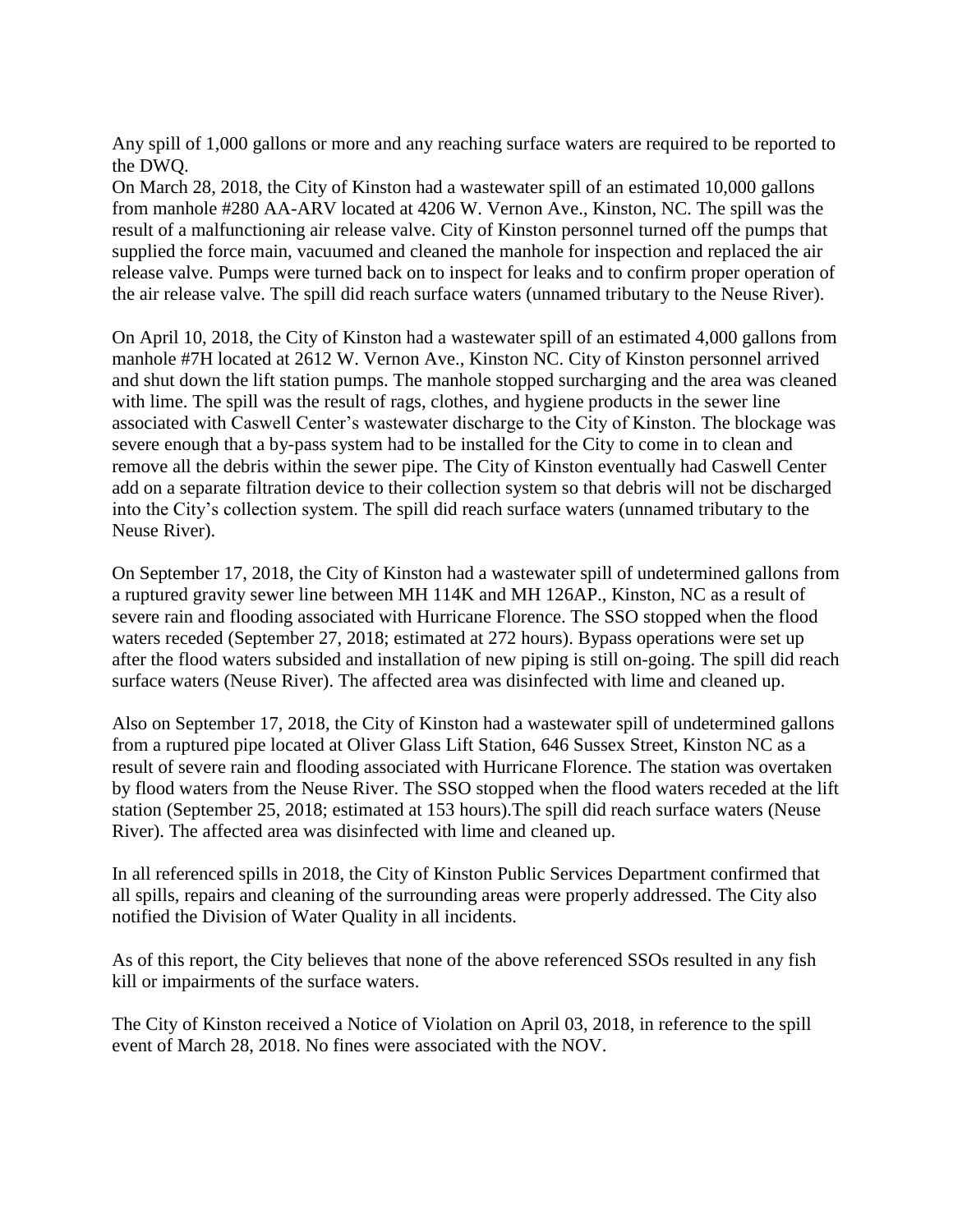The last annual inspection report for the collection system is dated September 27, 2017.